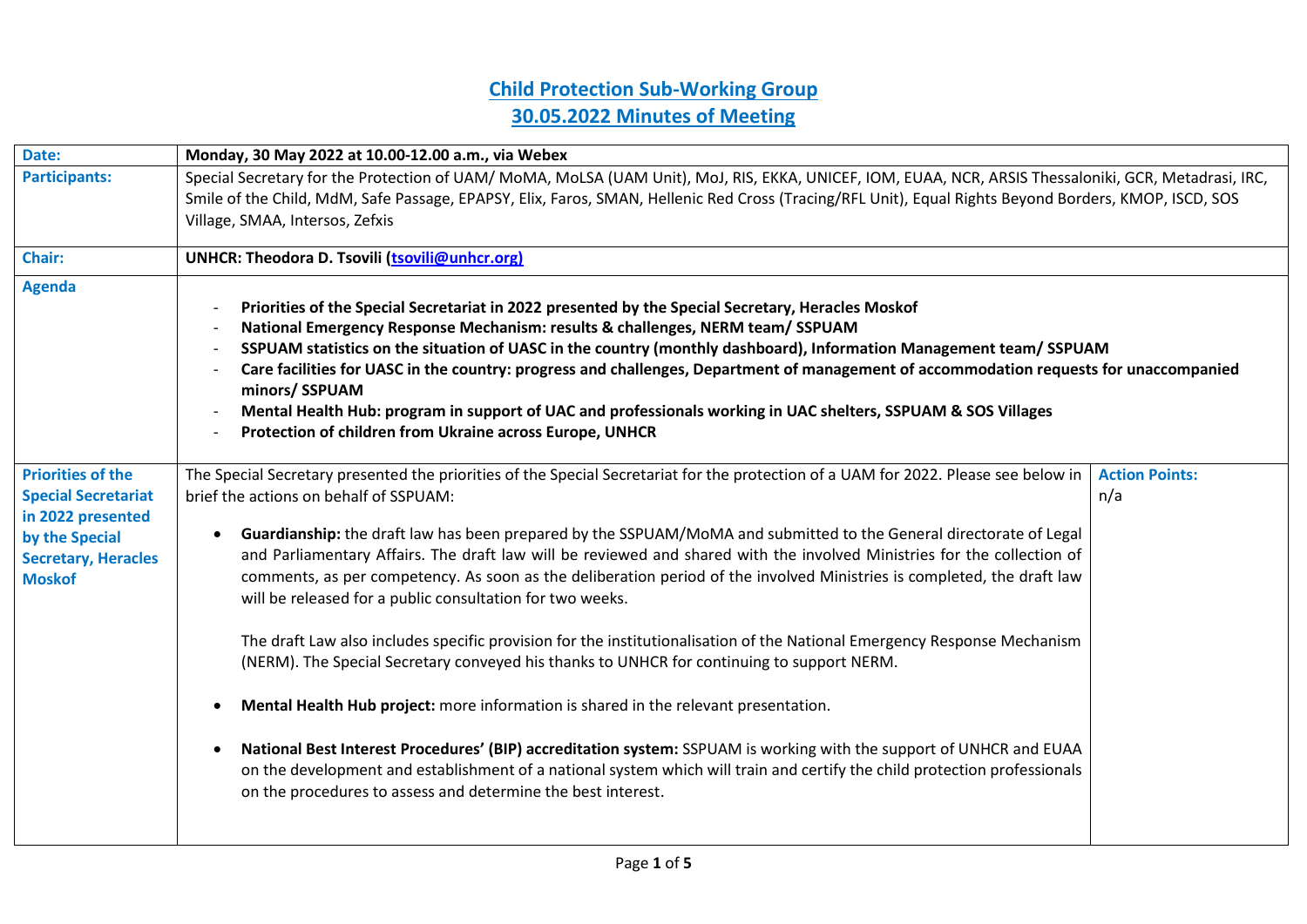|                                                                                                                | Ukrainian Crisis situation: SSPUAM is in close coordination with competent stake holders and its Ukrainian counterparts<br>to provide support and assistance to the unaccompanied and/or separated children from Ukraine entering Greece. To this<br>end, the National Emergency Response Mechanism has been assigned as the receiving responsible agency for UASC from<br>Ukraine.                                                                                                                                                                                                                                                                                                                                                                                                                                                                                                                                                                                                                                                                                                                                                                                                                                                                          |                              |
|----------------------------------------------------------------------------------------------------------------|--------------------------------------------------------------------------------------------------------------------------------------------------------------------------------------------------------------------------------------------------------------------------------------------------------------------------------------------------------------------------------------------------------------------------------------------------------------------------------------------------------------------------------------------------------------------------------------------------------------------------------------------------------------------------------------------------------------------------------------------------------------------------------------------------------------------------------------------------------------------------------------------------------------------------------------------------------------------------------------------------------------------------------------------------------------------------------------------------------------------------------------------------------------------------------------------------------------------------------------------------------------|------------------------------|
| <b>National Emergency</b><br><b>Response</b><br><b>Mechanism: results</b><br>& challenges, NERM<br>team/SSPUAM | SSPUAM provided a brief presentation of the National Emergency Response Mechanism focusing on the updates and results for<br>the period January - May 2022.<br>NERM started being operational in April 2021. From April 2021 until May 2022, NERM has received 2.934 referrals of<br>unaccompanied children being in precarious living conditions including homeless among them 1516 were placed in age-<br>appropriate care arrangements. Most children are referred to NERM by CP actors in the field, the Regional Asylum Offices and the<br>Hellenic Police (Police Departments).<br>More than 90% of the referrals are boys mainly from Afghanistan, Pakistan and Bangladesh. It is important to highlight that almost<br>50% of the total number of unaccompanied children referred to the NERM were undocumented.<br>Since the Ukrainian crisis and until end May 2022, NERM has received more than 390 referrals of unaccompanied or separated<br>children from Ukraine who entered Greece. NERM/SSPUAM is in close coordination with the Hellenic Police at central level to<br>ensure that all UASC cases from Ukraine entering Greece through the main point of entry at Promachonas border station are<br>immediately referred to the mechanism. | <b>Action Points:</b><br>n/a |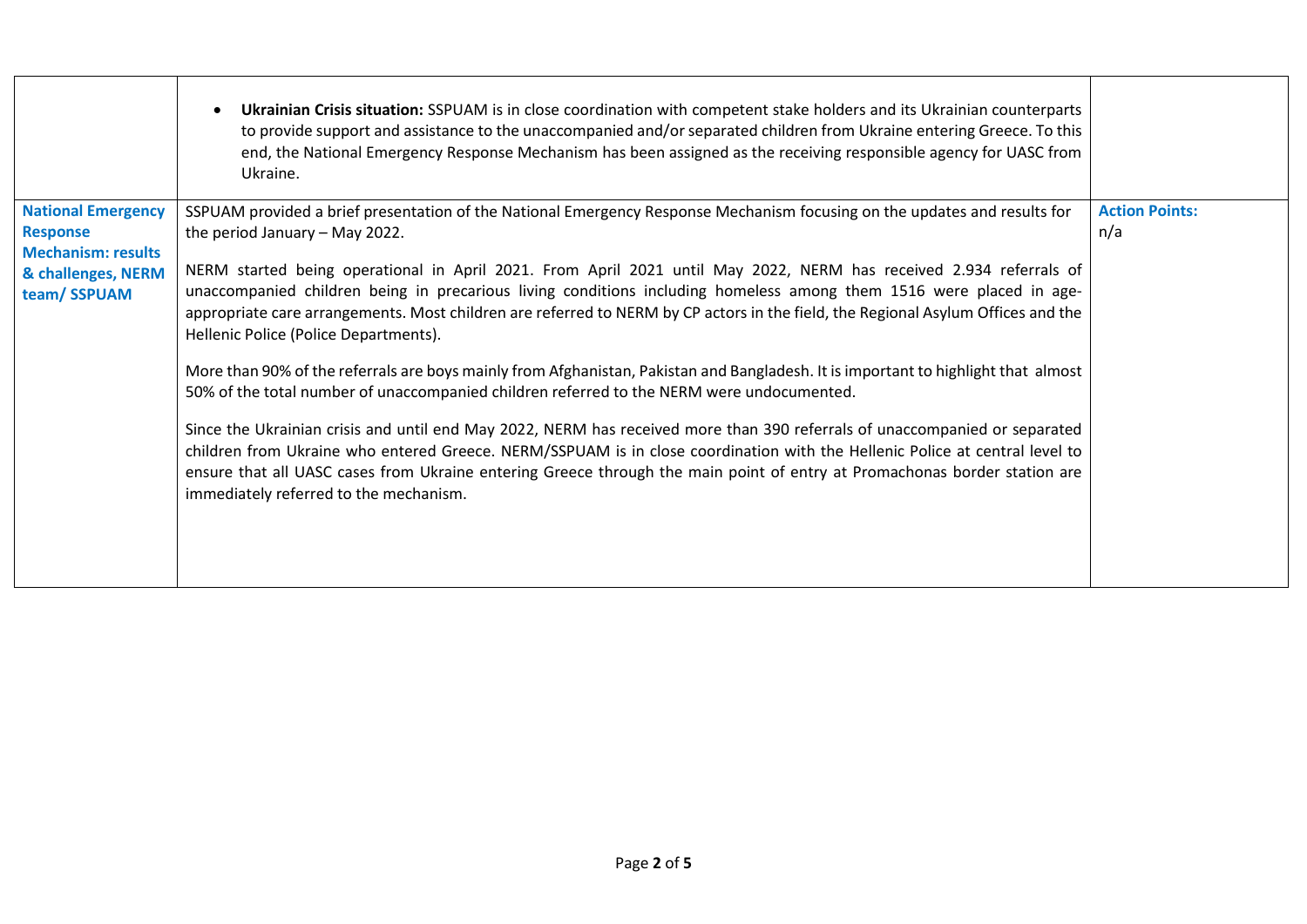| <b>SSPUAM statistics</b><br>on the situation of<br><b>UASC</b> in the country<br>(monthly<br>dashboard),<br><b>Information</b><br><b>Management team/</b><br><b>SSPUAM</b>                            | Since March 2022, the monthly UASC dashboard is published by MoMA/SSPUAM supported by EKKA. The dashboard will be<br>published monthly at the beginning of each month, and it can be found at SSPUAM's official site in the links below:<br>https://migration.gov.gr/statistika/<br>and/or<br>https://migration.gov.gr/grammateies/eidiki-grammateia-prostasias-asynodeyton-anilikon/<br>The statistics related to NERM are included in the dashboard while since April 2022 information on the UASC population from<br>Ukraine have been incorporated too.<br>Information on the availability of places for accommodation (both long term and emergency care arrangements) are reflected in<br>the 3 <sup>rd</sup> page of the dashboard.                                                                                                                                                                                                                                                                                                                                                                                                                                                                                                                                                                                                                                                                                                                                                                                                                                                                                                                                        | <b>Action Points:</b><br>n/a |
|-------------------------------------------------------------------------------------------------------------------------------------------------------------------------------------------------------|-----------------------------------------------------------------------------------------------------------------------------------------------------------------------------------------------------------------------------------------------------------------------------------------------------------------------------------------------------------------------------------------------------------------------------------------------------------------------------------------------------------------------------------------------------------------------------------------------------------------------------------------------------------------------------------------------------------------------------------------------------------------------------------------------------------------------------------------------------------------------------------------------------------------------------------------------------------------------------------------------------------------------------------------------------------------------------------------------------------------------------------------------------------------------------------------------------------------------------------------------------------------------------------------------------------------------------------------------------------------------------------------------------------------------------------------------------------------------------------------------------------------------------------------------------------------------------------------------------------------------------------------------------------------------------------|------------------------------|
| <b>Care facilities for</b><br><b>UASC</b> in the<br>country: progress<br>and challenges,<br><b>Department of</b><br>management of<br>accommodation<br>requests for<br>unaccompanied<br>minors/ SSPUAM | SSPUAM provided a brief presentation on the role and the actions taken by of the Management of UAM Accommodation<br>Referrals & Relocation Unit, shared updated statistics, the progress and the challenges faced so far.<br>The Management of UAM Accommodation Referrals & Relocation Unit:<br>a) Coordinates the National Referral and Placement Mechanism for UAM;<br>Conducts case management processes in collaboration with care facilities, child protection actors in the field and<br>b)<br>national authorities;<br>Collaborates with NERM for vulnerable cases, while coordinates also with other units within SSPUAM or MoMA for the<br>C)<br>implementation of different projects.<br>Care Arrangements for UAC in Greece (updated until 01.05.2022):<br>UAC Accommodation Centers (shelters): 70 UAC shelters with a total of 1956 places<br>$\bullet$<br>SIL apartments: 91 apartments for 16+ with a total of 364 places<br>Emergency Accommodation Facilities: 5 emergency facilities with a total of 180 places<br>* The proper support, assistance, and provision of accommodation to the 18+ young adults (ex-unaccompanied children), who<br>have managed to be integrated in Greece but received a negative decision, was flagged as a remaining challenge among the<br>participants. UNHCR observed the reduction of SIL apartments and recommended the expansion of SIL apartments to host 18+<br>young adults (ex-UAC), as a proposed solution to further support this population. SSPUAM noted that UNHCR's proposal is among<br>SSPUAM's intentions although there are financial constraints that need to be overcome towards the proposed direction. | <b>Action Points:</b><br>n/a |